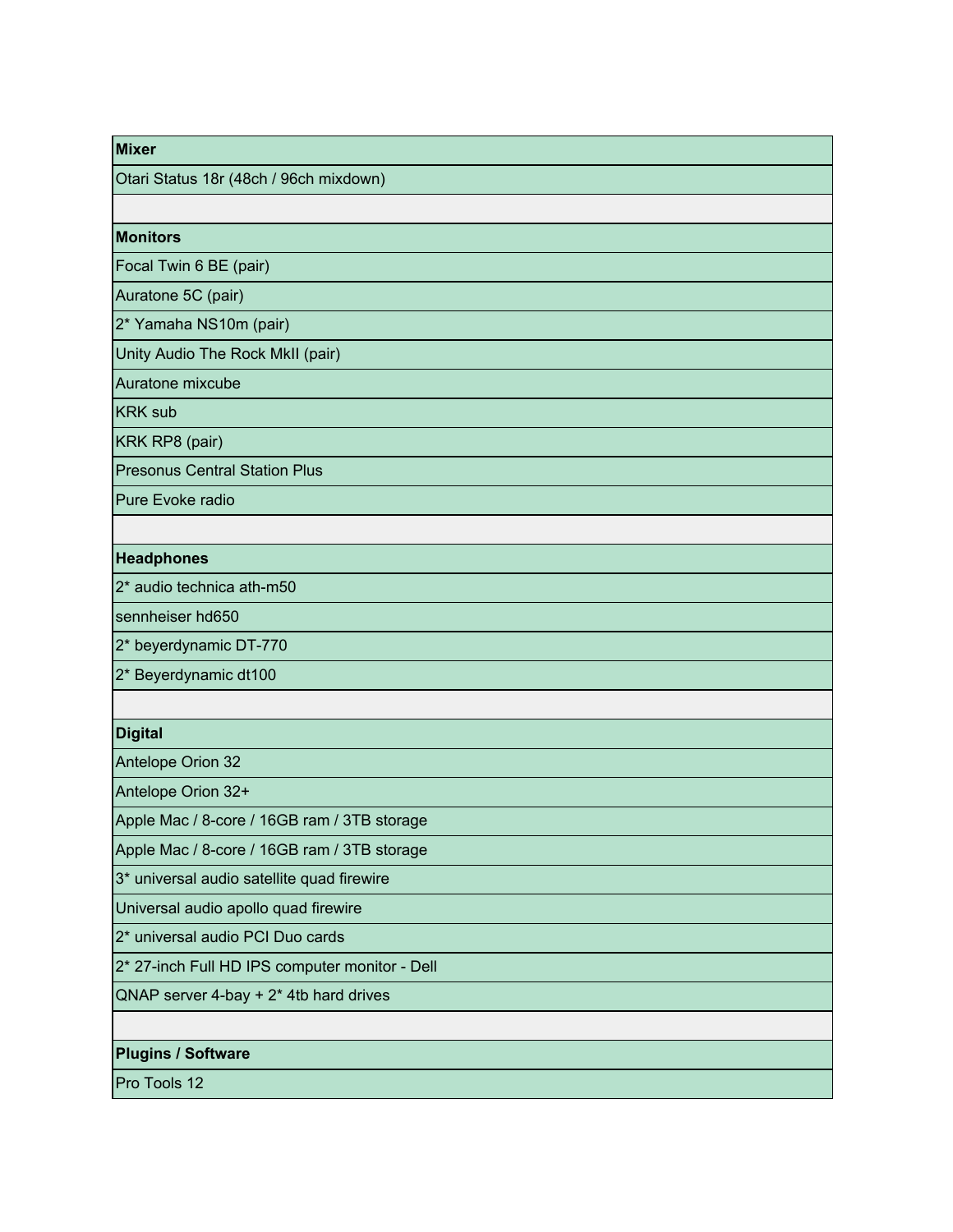| HOFA CD and ddp burner                        |
|-----------------------------------------------|
| HOFA DDP player maker                         |
| uad ultimate bundle                           |
| <b>Waves Platinum</b>                         |
| Waves api bundle                              |
| Waves studio classics                         |
| waves rennaisance bundle                      |
| waves ssl 4000 bundle                         |
| waves h-series                                |
| Waves abbey road collection                   |
| Native instruments komplete ultimate          |
| Slate everything bundle                       |
| Slate drums platinum                          |
| Soundtoys 5                                   |
| Fabfilter complete bundle                     |
| <b>Waves Gold bundle</b>                      |
| sound radix auto-align                        |
| sound radix drum leveler                      |
| Melodyne studio                               |
| Revoice pro 3                                 |
|                                               |
| Outboard Compressors / Preamps / EQ / Effects |
| 2* UA 1176LN compressor                       |
| 3* UA 610 preamp with compressor              |
| <b>Focusrite ISA1</b>                         |
| <b>Neve 4081</b>                              |
| Focusrite Octapre mkii dynamic                |
| Retro doublewide                              |
| api lunchbox                                  |
| Elysia xpressor                               |
| radial extc                                   |
| audient black rack br-10                      |
| 2* audient black pre                          |
| 2* audient black comp                         |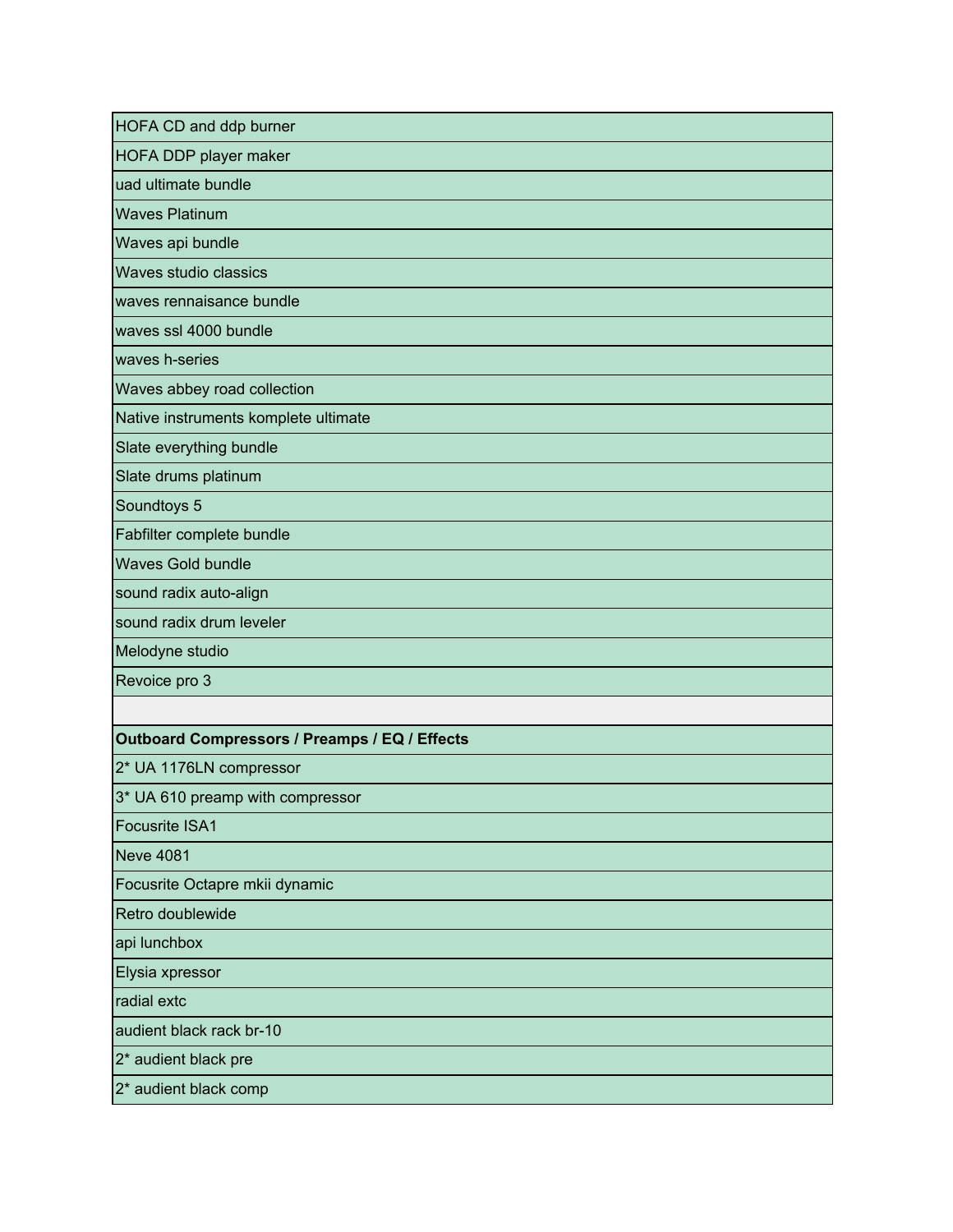| 2* audient black EQs                         |
|----------------------------------------------|
| SSL G bus compressor                         |
| Inovonics compressor                         |
| Joe Meek SC2 compressor                      |
| <b>Chandler EMI TG clone</b>                 |
| Hacienda Labs bundle - preamp and compressor |
| 2* DBX 160A                                  |
| Avalon VT-747SP compressor / eq              |
| Otari MX-80 tape machine with remote         |
| Warm Audio EQP-WA                            |
| Sontec EQ clone                              |
| Aphex aural exciter Type C                   |
| wem copicat                                  |
| Pioneer Spring Reverb SR-202                 |
| Yamaha spx 990                               |
| tc electronics m-one                         |
|                                              |
| <b>Mics</b>                                  |
| AEA R84                                      |
| <b>AKG C214</b>                              |
| <b>Coles 4038</b>                            |
| 3* Neumann U87                               |
| Sontronics DM1B                              |
| Royer 121                                    |
| EV RE20                                      |
| AKGD112                                      |
|                                              |
| AKG D12                                      |
| 4* Shure SM58                                |
| 4* Shure SM57                                |
| Beta 52                                      |
| Beta 57                                      |
| 3* Beta 56                                   |
| SM7B                                         |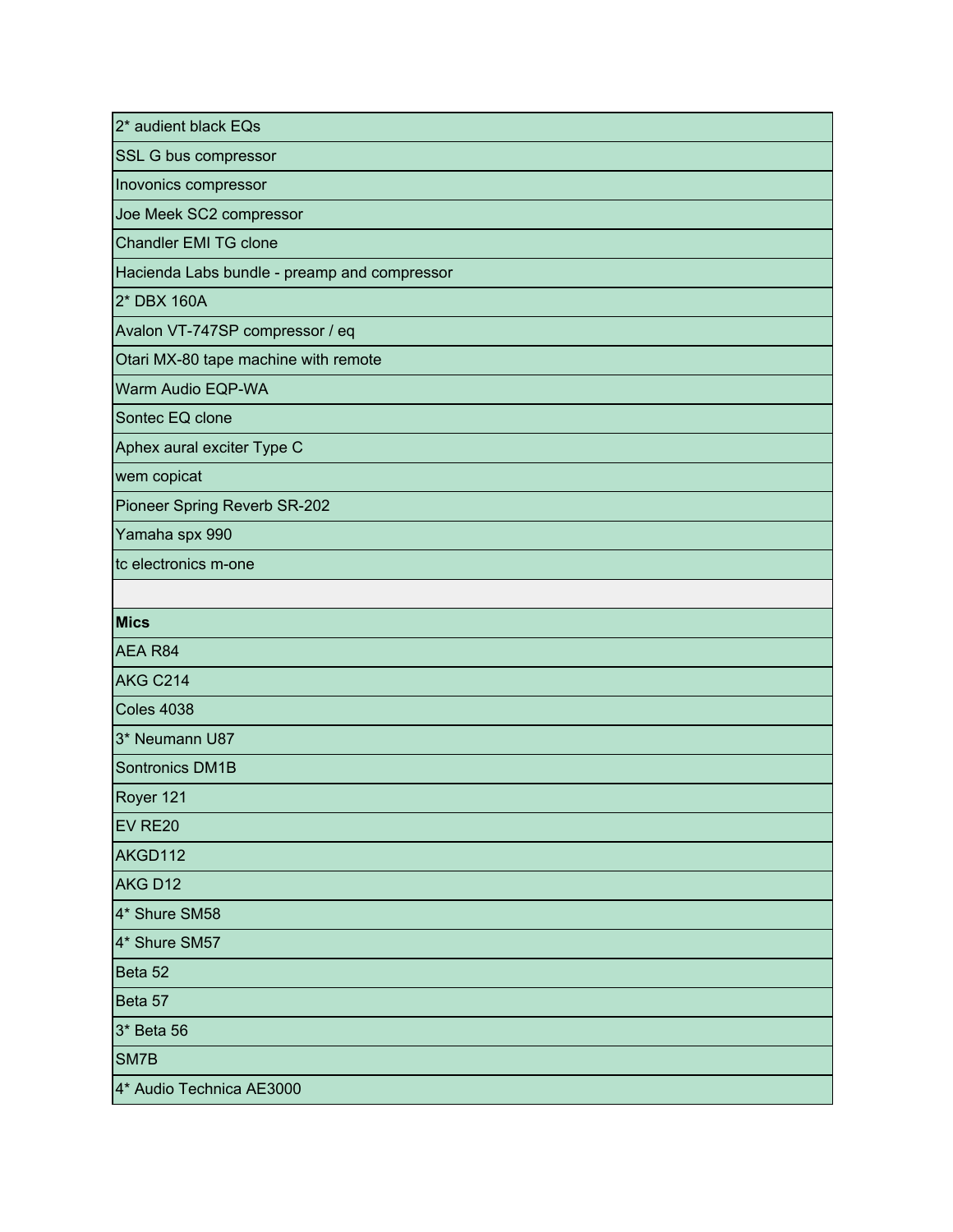| Peluso P-12                      |
|----------------------------------|
| Aston Origin Large               |
| <b>SE 4400 pair</b>              |
| Oktava MK-012                    |
| audio technica 3060              |
| sonarworks Xref mic              |
| groove tubes model 1b            |
| Rode nt <sub>5</sub>             |
| <b>Audix D6</b>                  |
| Audix i5                         |
|                                  |
| <b>Instruments and amps</b>      |
| 1970s premier kit                |
| Mapex orion kit                  |
| Pearl sensitone brass snare      |
| tama maple snare                 |
| steve ferrone brass pearl        |
| arbiter kit                      |
| fender strat                     |
| fender tele                      |
| fender jaguar                    |
| simon and patrick                |
| hofner acoustic                  |
| yamaha p-bass                    |
| Vox ac30 anniversary edition 90s |
| Fender hot rod deville           |
| Mesa Boogie amp                  |
| <b>Juno-106</b>                  |
| Moog sub phatty                  |
| Yamaha DX-7                      |
| Akai MPK-25                      |
| komplete kontrol s49             |
| Maschine mikro mk2               |
|                                  |